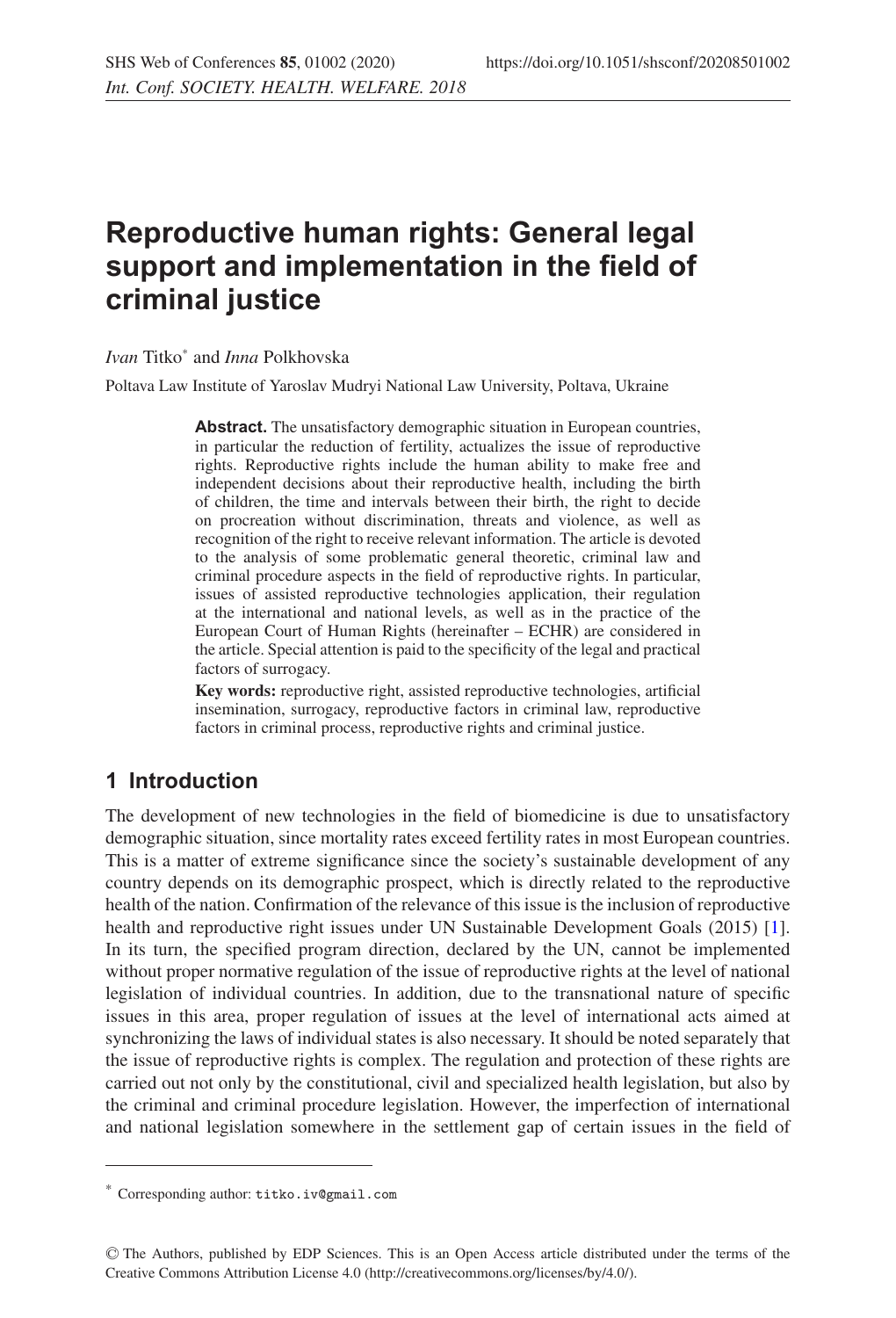reproductive right causes conflicts and practical problems. All this determines the need for a scientific study of this issue.

# **2 Aim**

The aim of the study is to obtain results in the form of a set of scientific conclusions, regarding the specifics of legal provision of reproductive rights, problems and possible solutions in this area. The aim determines the need for a solution of the following tasks of the research: to analyze international acts, national legislation of individual countries, as well as the practice of the ECHR to ensure reproductive rights; to identify directions and protection peculiarities of reproductive human rights in the field of criminal justice; to identify problems caused by the legal regulation disadvantages of certain types of reproductive rights; to formulate conclusions and suggestions aimed at overcoming the problems identified.

## **3 Material and methods**

While preparing this work, the following sources were used: World Health Organization (hereinafter – WHO) statistical data, international normative legal acts, internal law and judicial practice of individual states, practice of the ECHR (from the official website of the ECHR and other available databases). To reach the aim of the research, a set of general scientific and special methods that are traditional for legal science was used (in particular historical, logical, statistical, and comparative legal methods of research).

# **4 Results and discussion**

One of the most pressing issues of biomedical ethics today is the development of reproductive technologies, in particular the so-called assisted reproductive technologies. Assisted reproductive technologies (hereinafter – ART) are methods of infertility treatment, in which manipulations with reproductive cells, some or all stages of the reproductive cells preparation, fertilization processes and development of embryos for transferring them into the patient's uterus are carried out in vitro (the technique of experiment or other manipulations conducted in a special laboratory glassware or in a controlled environment outside the living organism). According to the WHO, 15% of reproductive age couples in the world suffer from infertility [\[2\]](#page-7-1). ART allow to solve tasks related to fertilization of the egg cell in a woman's body or outside it, prenatal sex selection, genetic purification of the population, preservation (freezing) of the genetic material, cloning, foetal and use of stem cells and tissues of the embryo and foetus, storage of umbilical cord blood, etc.

According to R. Stefanchuk, the system of reproductive rights as personal non-property rights of an individual should include: the right to reproductive choice; the right to reproductive health; the right to information about reproductive rights; the right to the privacy of reproductive rights realization; the right to protection of reproductive rights [\[3](#page-7-2)].

Some states have chosen the reproductive right's regulation at the level of law. In particular, certain laws have been adopted: *On the Protection of Reproductive Health and Family Planning* (the Republic of Moldova, May 24, 2001), *On Sexual and Reproductive Health* (the Republic of Latvia, January 31, 2002), *On Norms of Assisted Reproductive Technologies* (the Italian Republic, February 19, 2004), *On Assisted Reproductive Technologies* (the Republic of Belarus, January 7, 2012), *On the Reproductive Rights of Citizens and Guarantees of their Implementation* (the Kyrgyz Republic, July 4, 2015), the law has been regulated artificial insemination in Poland since July 10, 2015, etc.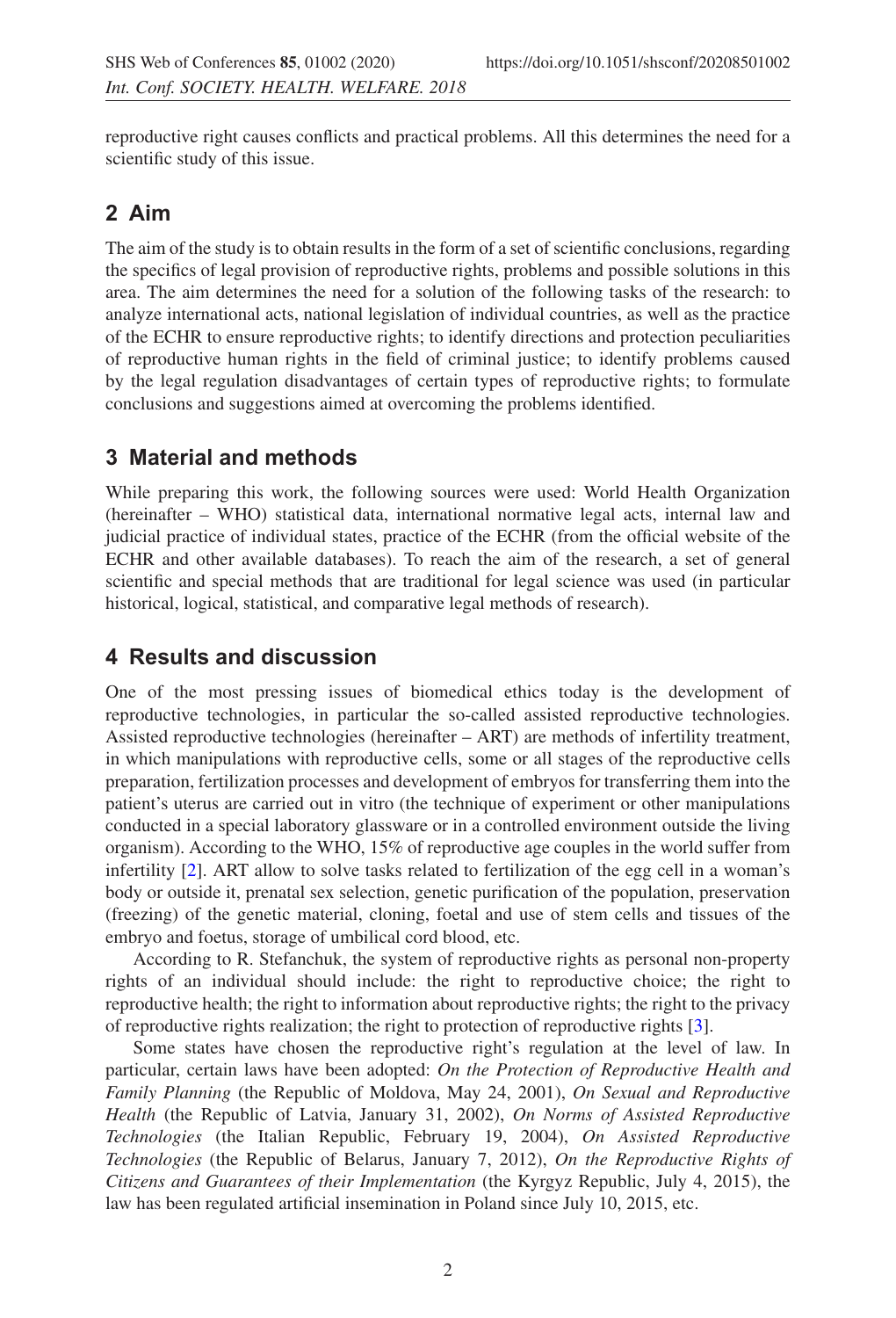But at the level of national legislation, it is mostly the by-laws that establish the rules for regulating the relations between patients (women, men) and health care institutions that ensure the application of assisted reproductive technology techniques and determine the mechanism and conditions for the use of assisted reproductive technologies. For example, in Ukraine, in the absence of a special law, the Order of the Ministry of Health of Ukraine *On Approval of the Procedure for the Application of Assisted Reproductive Technologies in Ukraine* of October 02, 2013 is in force. Such rules usually cover the medical aspect of the issue, and the legal aspects, due to the complexity of the specifics, remain neglected. In terms of legal regulation of ART, the way of dealing with infertility has a special difficulty. This is a surrogacy that is increasingly in demand, a practice in which a woman (called a surrogate mother) becomes pregnant and gives birth to a baby for the purpose of giving it to someone, who cannot have children. Two kinds of surrogacy are distinguished:

- gestational surrogacy (when a surrogate mother gives birth to the baby, but she is not its genetic mother). Gestational surrogacy is realized by artificial egg cell insemination of a future mother or donor;
- traditional surrogacy (when a surrogate mother is a biological and genetic mother of the baby). Traditional surrogacy can be realized by means of artificial insemination or by means of insemination: a surrogate mother provides the egg cell, and the semen is provided either by the father or by the donor [\[4](#page-7-3)].

For full understanding of the surrogacy phenomenon, its trends and frequencies, there are currently no reliable statistical data for a number of reasons. First of all, countries do not have a system for monitoring cases of surrogacy yet. Even if countries would try to carry out such monitoring, most likely it would not be possible to obtain accurate figures because of the existence of informal arrangements for surrogacy. In addition, taking into account social condemnation, and some parents and surrogate mothers are afraid of it, it is not surprising that it is not heard much about surrogacy from its participants. Finally, getting accurate figures will be difficult since many couples who choose to resort to surrogacy do not do it in the countries where they live [\[5](#page-7-4)].

The aforementioned problem of surrogacy latency complicates the regulation of this issue at the level of the legal field, which in its turn results in the use of surrogacy for trafficking in human beings or the performing illegal organ transplantation. In order to prevent such cases at the international level, a number of anti-trafficking agreements and commitments have been concluded, such as the Protocol to Prevent, Suppress and Punish Trafficking in Human Beings, especially women and children, supplementing the United Nations Convention against Transnational Organized Crime (2000), the OSCE Action Plan to Combat Trafficking in Human Beings (2003) and the Council of Europe Convention on Action against Trafficking in Human Beings (2005).

Existing policies and legislation regarding surrogacy can be divided into three main regimes that govern these issues. The altruistic regime under which the surrogacy is permitted by the state, but a surrogate mother receives compensation for expenses only for medical care and other expenses related to pregnancy. Future parents contracting with a surrogate mother are not allowed to pay for the service of pregnancy and childbirth. This approach is intended to avoid the transformation into a product a surrogate mother and a child (often considered to be a sale of children). The altruistic regime has been adopted in the following countries: Australia, Canada, the United Kingdom, the Netherlands, and Belgium.

Under the permissive regime, countries allow surrogacy at the legislative level with specific regulation of some aspects. Examples of countries: Georgia, India, the Russian Federation. However, there are some variations in the legal regime. For example, in Israel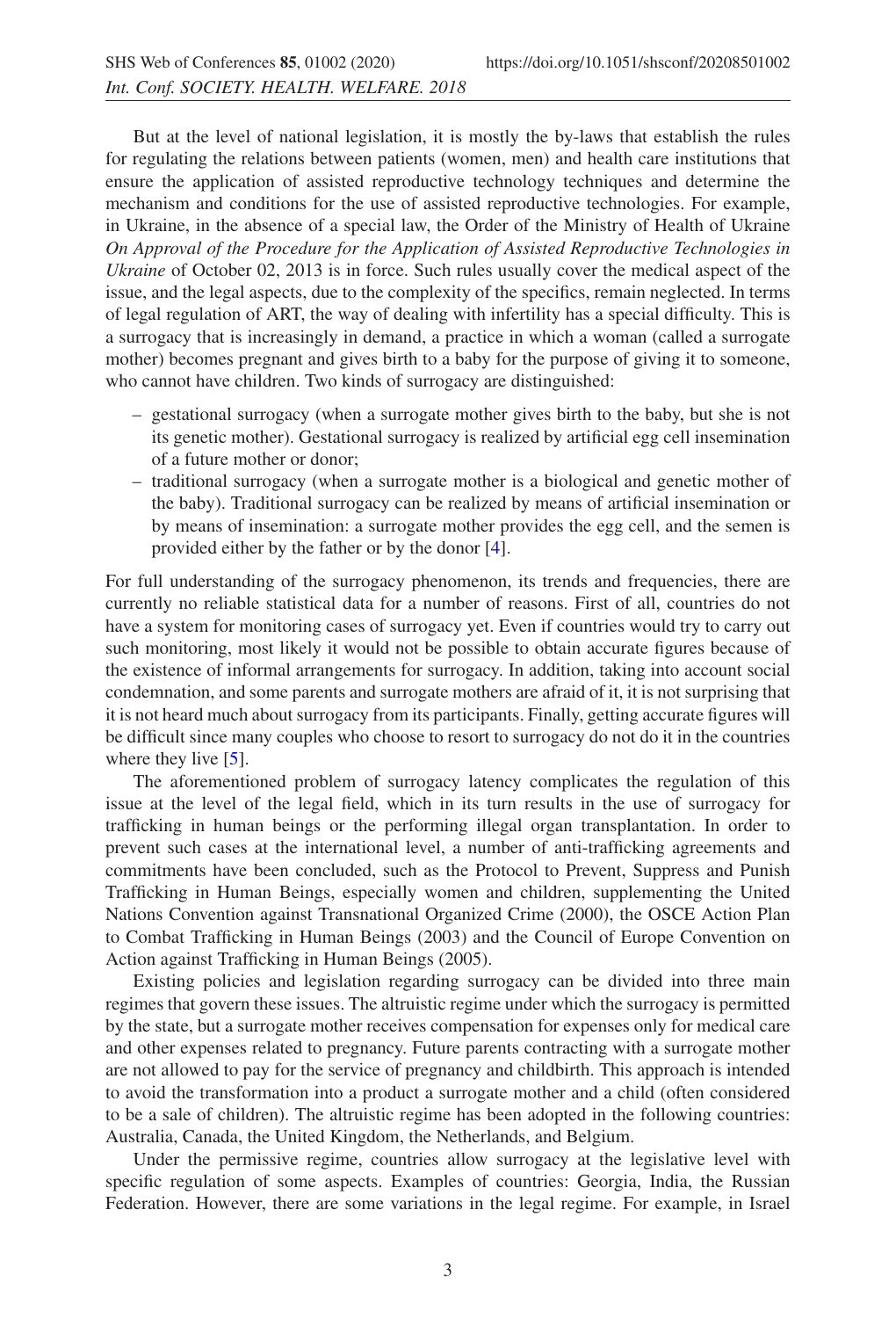surrogacy is controlled by the state, that is, every step needs permission. In South Africa, a contract with a surrogate mother must be confirmed by the court.

Under the prohibiting regime, the conclusion of contracts on surrogacy is not allowed. Countries that have decided to adopt such a regime were guided by moral and ethical principles, such as avoiding the transformation of children into the goods and exploitation of surrogate mothers, as well as in order to protect their interests. These countries are France, Sweden, Hungary, Germany, Iceland, Italy, Japan, Switzerland, Pakistan, Saudi Arabia, and Serbia [\[5\]](#page-7-4). It was stated by the ECHR in the case of S. H. and Others v. Austria (2011) [\[6\]](#page-7-5) that although there was a clear tendency in Europe to increase the proportion of gametes donors for IVF, such a consensus was not based on established legal principles.

Given this, there is a common practice for married couples or single parents, homosexual or lesbian couples from the countries with prohibiting regime to travel to countries with permissive jurisdiction to receive appropriate services. Even living in countries where surrogacy is permitted by law, parents can decide to go to the country where anonymous use of donor gametes is possible. However, there is a risk of non-recognition of the relevant documents (as well as the parent-child relationship) associated with the childbirth in the country of their citizenship or permanent residence. This has a direct negative impact on the fate of a newborn child. By the way, in Ukraine, nobody checks whether the child's parents can legitimize their own status in the country of their nationality, and there are no risks for the child if the parents refuse the child for some reason, that is, the rights of the child born by a surrogate mother in Ukraine are not protected at all. According to the Law of Ukraine *On Citizenship of Ukraine*, a child has the right to be a citizen on the principle of the right of soil, that is, as having acquired the citizenship of Ukraine on the fact of birth on the territory of the state regardless of the parents' nationality (Art. 7).

In 2011, the story of the French couple got a certain resonance. Patrice Le Roch, the father of children born by Ukrainian surrogate mother, tried to take them illegally from Ukraine to France. This was preceded by the refusal of the embassy of this country to grant them citizenship and give out all the necessary documents. Ukrainian border guards found children during the inspection of a minibus which Mr. Le Roch drove. The Transcarpathian court imposed a French citizen a fine for attempting to illegally cross the border and ordered the vehicle to be confiscated. Ukrainian judges did not dare to punish the father for such a desperate step more strictly. In the end, having stayed in Ukraine for more than six months, Patrice Le Roch received Ukrainian citizenship for them, and he was able to leave the country with them [\[7\]](#page-7-6).

For example, in order to become official parents of a baby born by a surrogate mother, British couples should receive a parental order from the court. At the same time they are obliged to prove that they have reimbursed all expenses of the woman who was carrying their child. In other words, a surrogate mother should legally receive not fee, but compensation. This is due to the fact that in the UK only altruistic surrogacy is allowed. Otherwise, the British court will have every reason not to recognize biological parents. As a result, a collision occurs [\[8\]](#page-7-7).

According to Ukrainian legislation, in this situation a surrogate mother will not have any rights to the baby; the foreigners will be recognized as its father and mother. And according to British legislation, the latter will not have parental rights, and the woman will be considered a mother of the baby, who has signed consent to its transfer to foreigners. As a result, the child will have no citizenship or legal parents under the laws of the United Kingdom. In 2008, the London Court considered a similar case and made a decision "in the best interests of the child"; it recognized the British parents, taking into account all their personal circumstances [\[8\]](#page-7-7).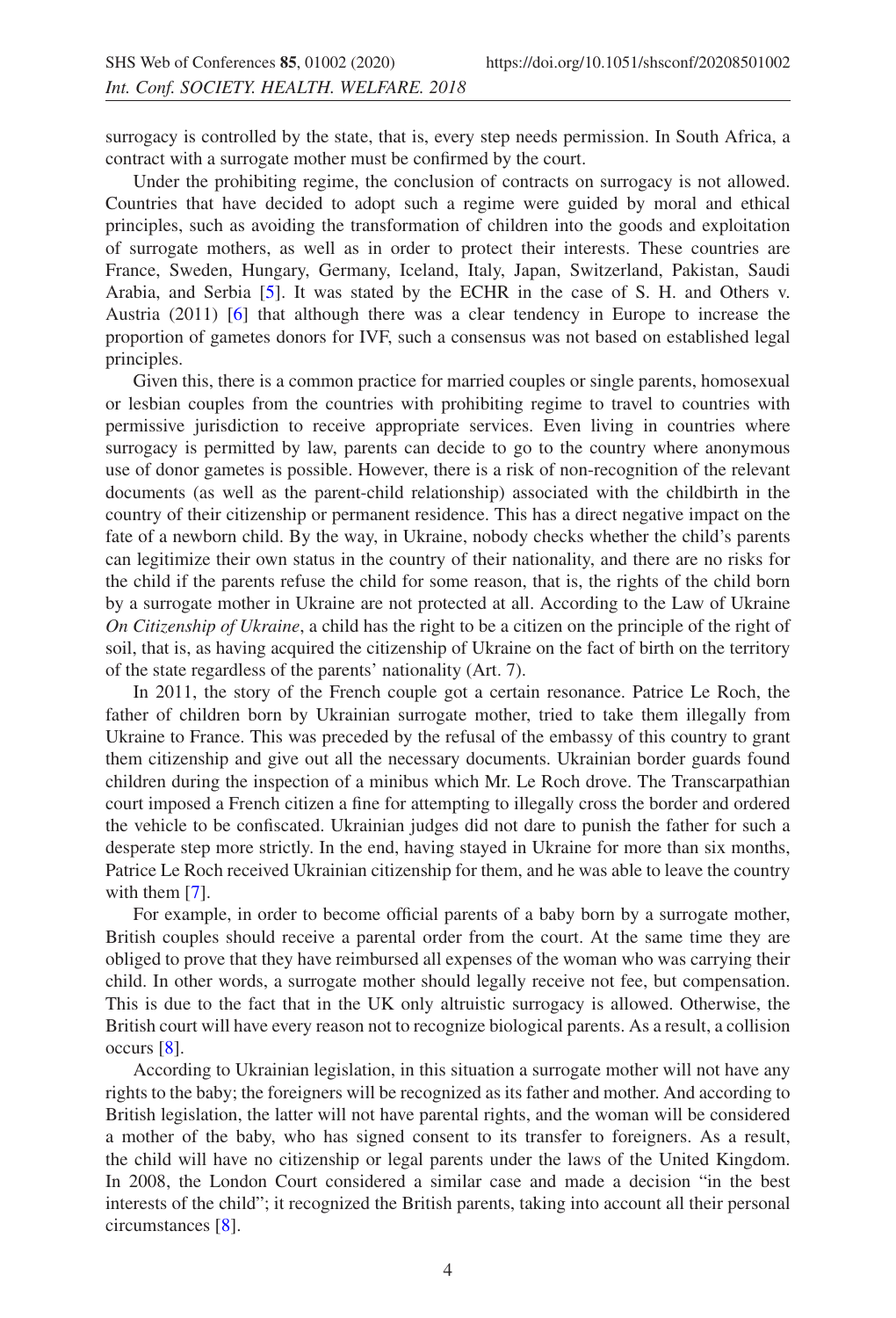This issue is also reflected in the judgment of the ECHR: Menneson v. France (2014) [\[9](#page-8-0)], D. and Others v. Belgium (2014) [\[10](#page-8-1)], Paradiso and Campanelli v. Italy (2017) [\[11](#page-8-2)], Laborie and Others v. France (2015) [\[12\]](#page-8-3), Foulon and Bouvet v. France (2016) [\[13](#page-8-4)], and others. In particular, in cases of Menneson v. France and Paradiso and Campanelli v. Italy, the court found that the authorities were unlawful in refusing to recognize individuals as children's parents, although the parental ties had been lawfully established in the country of the childbirth. In such cases, the Court first of all tries to protect the interests of the child and the right of individuals to family life.

The cost of services is another important factor. In the US, a country where surrogacy is allowed in 16 states, the cost of surrogacy is estimated between \$59,000 and \$80,000, while in India the cost is between \$10,000 and \$35,000 [\[5\]](#page-7-4). For example, in Ukraine, even in public transport, you can see the ads of surrogacy services with the corresponding price offers (which are significantly lower than abroad and vary between \$20,000 and \$25,000), not mentioning the distribution of such information on the Internet. The authors of such advertising assure the full legality of such actions and refer to the Civil Code of Ukraine, in particular Art. 290, that an adult capable and active natural person has the right to be a donor of blood, its components, as well as organs and other anatomical materials and reproductive cells. Taking into account the difficult financial situation of a significant part of Ukrainians, advertisements like this are in demand. For example, the Italian law provides an imprisonment for a term from three months to two years and a fine of up to EUR 1 million for individuals who in any way advertise donations and surrogacy in Italy. In this case, the Italians are not prohibited to use such services abroad [\[14\]](#page-8-5).

In other words, there is a situation where using surrogate mother services, for example, in Ukraine is much easier than going through the child adoption process, especially when it concerns foreigners. This is due not to the permissive regime, but superficial legislative regulation. After all, the problem can get much deeper looking at it from the moral and ethical side while trying to take into account the interests of a future child. The surrogate mother, according to the Ukrainian law, has no rights to the child. However, according to the laws of countries where surrogacy is prohibited or allowed only as non-commercial assistance, it is she who is a rightful mother, unless the court decides in favour of biological parents. In Ukraine, there is no control and verification of documentation provided by foreign married couples. In the future, the law should necessarily include a monitoring mechanism to verify whether future parents are able to legalize their own and their children's status in their own country.

At present, the current constitutional legislation of Ukraine and many countries does not recognize the embryo as a subject of legal relations. That is, the starting point for a person's right to life is the moment of physiological birth, not conceiving. The ECHR in the case of Evans v. the United Kingdom (2007) adhered to an opinion when it recognized that created embryos did not have the right to life and their destruction did not violate the provisions of the Convention [\[15\]](#page-8-6). In the case of Vo v. France (2004), the court continued its opinion and ruled that it was not desirable or impossible to decide whether an unborn child is a person under Art. 2 of the Convention [\[16\]](#page-8-7). In the case of Parrillo v. Italy (2015), the Court noted that since embryos contain the applicant's genetic material, they were an integral part of her personality [\[17\]](#page-8-8).

It should be noted that the systematic approach to normative assurance of reproductive rights is quite significant. In addition to the general legal aspects (which are embodied at the level of the Constitution, civil law and specialized sector laws), the systematic approach implies the need to remember that other areas of legislation can also largely relate to reproductive rights. In particular, we consider this thesis on the example of criminal and criminal procedure law.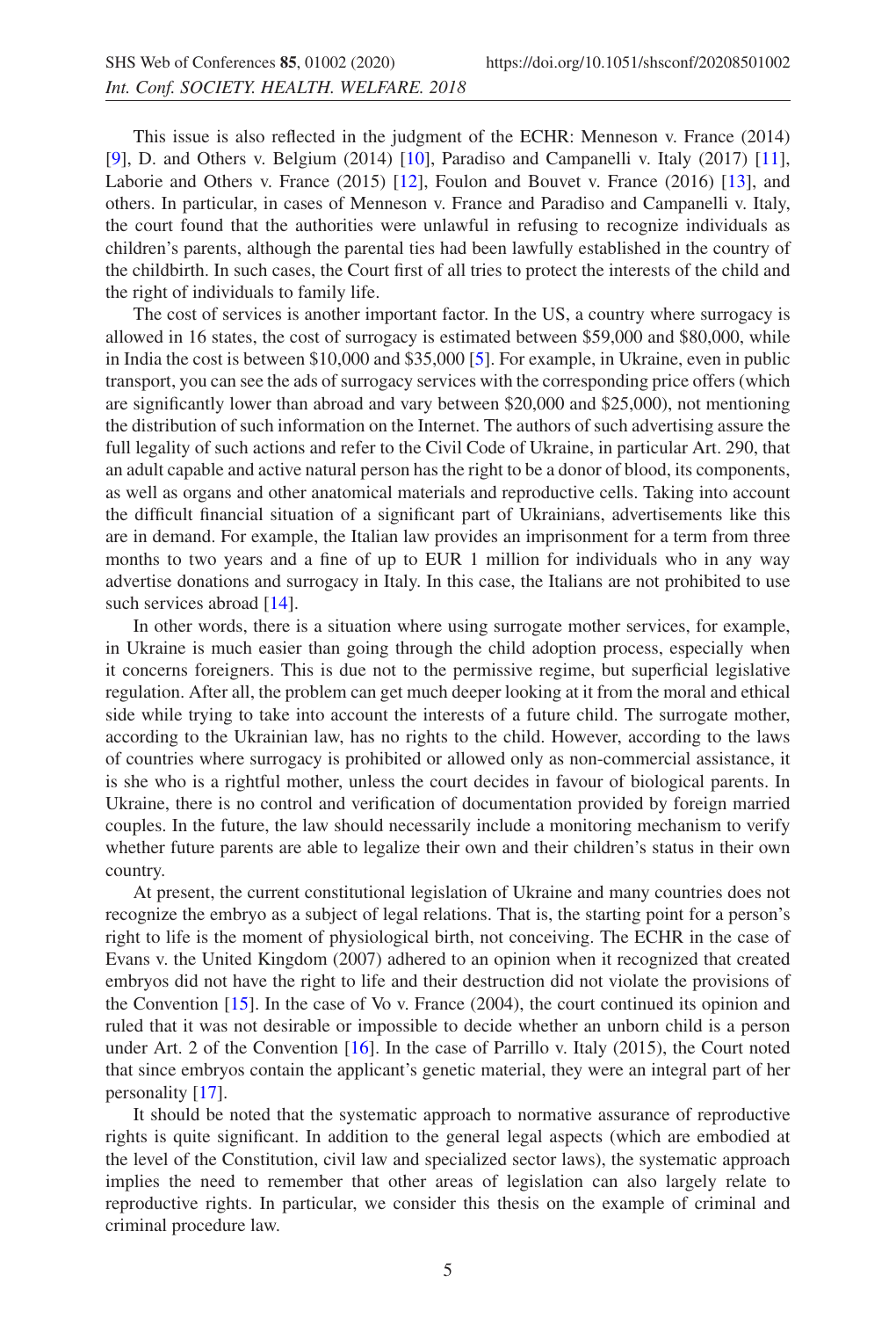By studying the criminal law sector, we support the opinion of K.V. Diadiun, who offers to distinguish two aspects in the protection of the reproductive sphere: a) the regulation of criminal responsibility for criminal acts related to reproductive aspects; b) humanization of responsibility and mitigation of punishment in view of reproductive peculiarities [\[18](#page-8-9)]. The first aspect, which reveals protective function of criminal law, is connected with the consolidation of socially dangerous violations of reproductive rights as criminal offenses, the commission of which will serve as the basis of criminal liability. For example, the criminal laws of different states provide responsibility for:

- $-$  breach of professional duties during the termination of pregnancy (§ 218c of the Criminal Code of the Federal Republic of Germany), abortion without medical advice (§ 218b), agitation for abortion (§ 219a), sale of means for abortion (§ 219 b);
- collection or removal of gametes of a living person without his/her written consent (Art. 511-6), information disclosure about the couple who provided gametes, and the couple who received them (Art. 511-10), the collection or removal of gametes from a living person without carrying out necessary tests for infectious diseases (Art. 511- 11), illegal artificial insemination (Art. 511-12), illegal actions with a human embryo (Chapter I Section I Book V of the French Criminal Code: Art. 511-15-511-25-1);
- abortion without the consent of a woman (Art. 144 of the Criminal Code of Spain) or with her consent in cases of unforeseen law (Art. 145), the abortion of pregnancy with gross negligence (Art. 146), intentional (Art. 157) or negligent (Art. 158) damage to the foetus, fertilization of the human egg cell with another purpose, not reproduction (Part 1, Art. 161), the use of artificial insemination without the woman's consent (Art. 162);
- carrying out artificial insemination without the woman's consent or in spite of it (Art. 214 of the Criminal Code of the Portuguese Republic);
- pregnancy termination by the woman (Part 3 Art.  $118<sup>12</sup>$ ) of the Criminal Code of the Swiss Confederation) or another person (Part 1, 2 Art.  $118<sup>1</sup>2$ ), the unlawful pregnancy termination by a doctor or failure to report this to a competent health authority  $(Art. 120<sup>1</sup>2)$ ;
- abortion by the woman herself or assistance in doing it (Art. 152 of the Criminal Code of the Republic of Poland), termination of pregnancy without the consent of a woman with the use of violence, threats or deception (Art. 153), while the qualifying feature is abortion with respect to the foetus, which can independently live beyond the maternal organism (§ 3 Art. 152, § 2 Art. 153), abortion, which caused the death of a pregnant woman (Art. 145);
- illegal abortion (Section 4 of the Criminal Code of the Republic of Estonia): abusive abortion without consent of the pregnant woman  $(\S$  125), unauthorized abortion  $(\S$ 126), abortion with violation of permissible terms (§ 127), granting consent to unlawful termination of pregnancy (§ 128); the illegal handling of human embryos (Section 5): damage to the human embryo (§ 129), the implementation of prohibited operations with embryos (§ 130), abusing the creation of human embryos (§ 131), illegal surrogate motherhood (§ 132);
- the abortion (Art. 153 of the Criminal Code of the Republic of San Marino), the artificial insemination of a married woman without the husband's consent (Art. 226) or through the use of violence, threats or deception (Art. 277);
- abortion by a woman on her own (Art. 222 of the Criminal Code of the Japanese State), abortion with the consent of the victim which caused death or bodily harm (Art. 213), an abortion by a medical worker (a doctor, an obstetrician, a pharmacist) (Art. 214); an abortion without the consent of the pregnant woman (Art. 215) and one that caused death or bodily harm (Art. 216) [for more details: [\[19,](#page-8-10) [20\]](#page-8-11).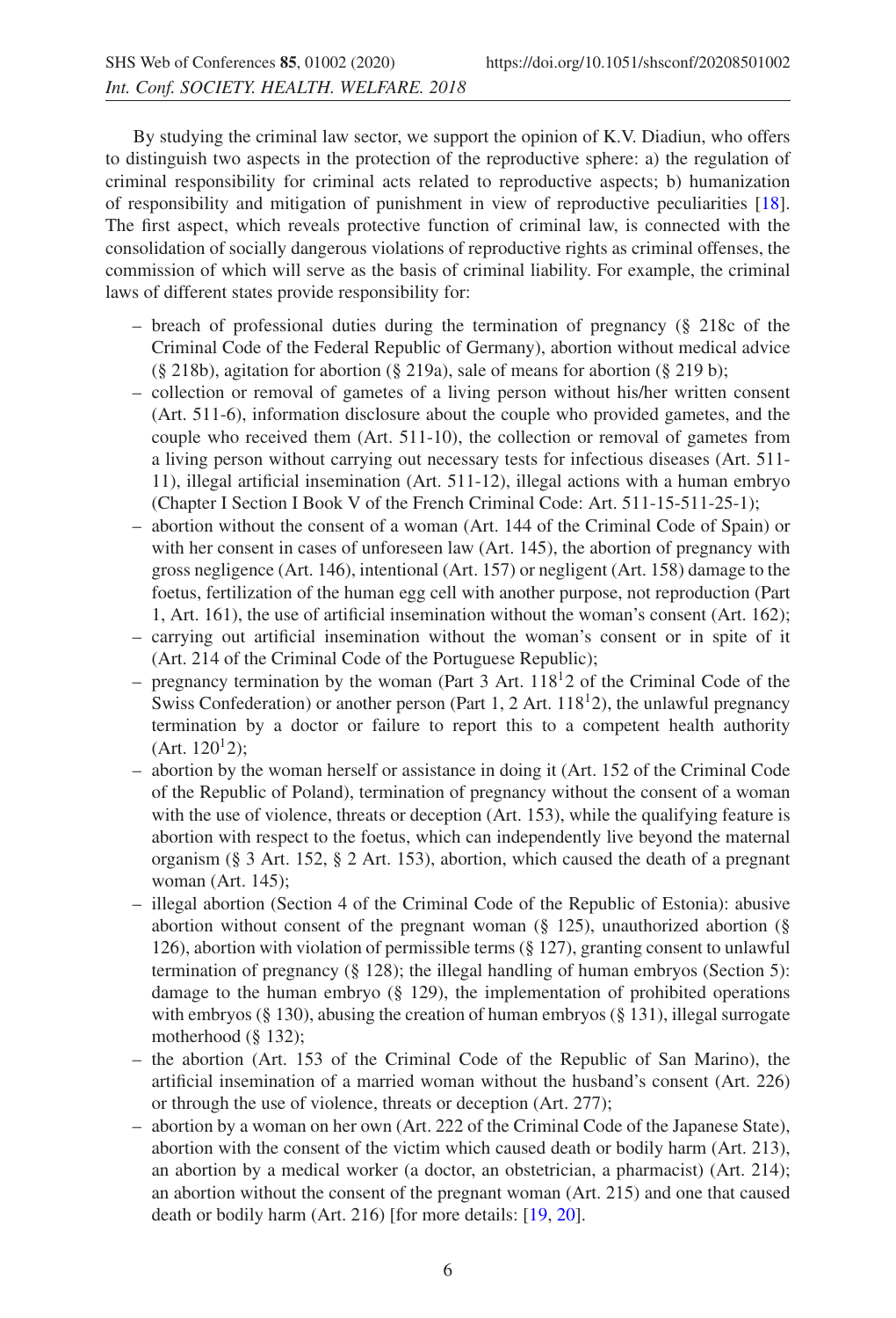The second aspect finds its expression in the following. In the criminal law of most modern states (in particular, in the legislation of Ukraine, the Republic of Belarus, the Russian Federation, the Republic of Latvia, etc.), reproductive factors in those or other variations are taken into account in the following cases: a ban assignment of certain types of punishment (as a rule, it refers to public works, corrective work, arrest, life imprisonment); taking pregnancy as a mitigating circumstance; considering the fact that the offender was aware of the victim's pregnancy as an aggravating circumstance; considering the fact that the offender was aware of the victim's pregnancy as a qualifying attribute; considering reproductive factors when establishing criminal law in a privileged form for certain acts (for example, responsibility for illegal abortion, a murder of her newborn child committed by the mother, etc.).

It is noteworthy that the controversial reproductive rights issues in the criminal law area have repeatedly been the subject of consideration by the ECHR. Thus, the ECHR commented on the possibility of sentenced prisoners to use assisted reproductive technologies [\[21\]](#page-8-12); the responsibility for the medical error that led to the abortion and loss of the foetus [\[16](#page-8-7)]; the criminalization of abortion and the right to abortion on medical indications [\[22\]](#page-8-13). We should note that, given the importance of reproductive rights role in the formation of the criminal law of the state, nowadays there is a position on the expediency of isolating the reproductive sphere as a separate object of criminal law protection in the criminal law science [\[18\]](#page-8-9).

It is significant that reproductive human rights are largely reflected in the sphere of normative regulation of criminal justice proceedings. In particular, pregnancy (and in some cases abortion and post-birth period) as a legal fact, according to the legislation of different states, matters for such criminal procedures as: determination of the valid reason for the absence of a person on the call of an investigator, prosecutor, court (Art. 138 of the Criminal Procedure Code of Ukraine); a forcible bringing to court (Art. 140 of the CPC of Ukraine, Art. 250 of the Criminal Procedure Law of the Republic of Latvia, Art. 199 of the CPC of the Republic of Moldova); deferral sentence execution (Art. 536 of the CPC of Ukraine, Art. 638 of the CPL of the Republic of Latvia, Art. 469 of the CPC of the Republic of Moldova); release from a sentence serving (Art. 537 of the CPL of the Republic of Latvia); obligatory forensic medical examination (Art. 195 of the CPL of the Republic of Latvia); application of a preventive measure in the form of taking into custody (Art. 273 of the CPL of the Republic of Latvia), etc.

At the same time, reproductive factors have a certain potential for development not only within the aforementioned criminal law branches. For example, the problematic aspects of the implementation of reproductive rights by the convicted person are clearly illustrated in the above-mentioned judgment of the ECHR in the case of Dickson v. the United Kingdom (December 04, 2007, application no. 44362/04). The convicted husband was denied in the procedure organization for the artificial insemination of his wife, given the lack of "exceptional circumstances" envisaged by the British penitentiary legislation, when such reproductive technologies can be applied. Thus, the authorized state body did not find such circumstances, even considering the marginal age (from the reproductive point of view) of his wife at the time of the projected release of her husband, which would otherwise make it impossible to give birth to the child. The Grand Chamber of the ECHR, after reviewing the Chamber's judgment, concluded that there had been a violation of Art. 8 of the Convention for the Protection of Human Rights and Fundamental Freedoms because of the non-compliance of the member state of the Council of Europe with a balance between private and public interests, while restricting the rights of the convicted person [\[21](#page-8-12)]. This judgment is of particular interest in terms of two aspects. Firstly, both the Chamber and the Grand Chamber touched upon the question of compatibility with the conventional standards, albeit an "indirect" but still punitive restriction of the rights of convicts (as in the given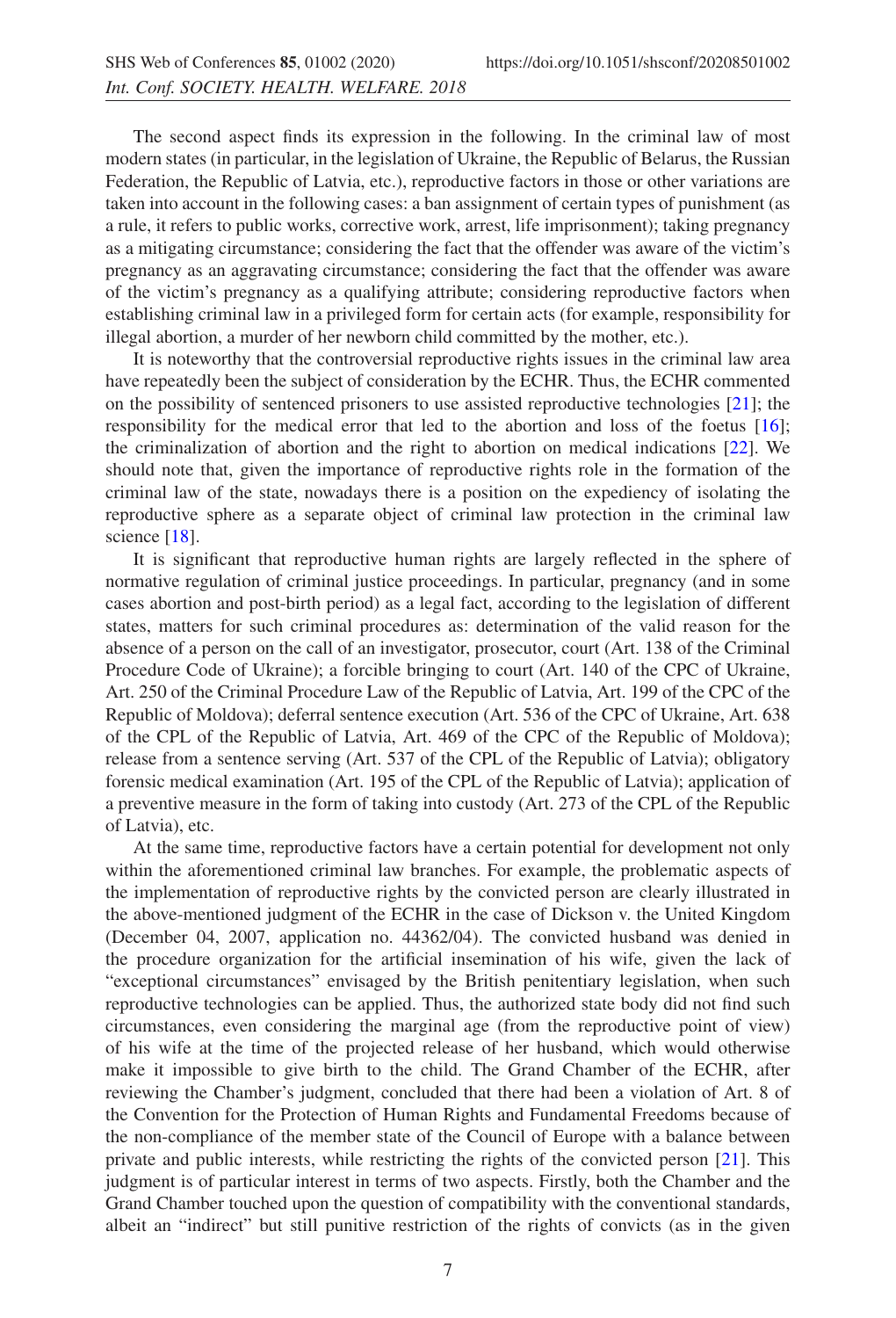example, the restriction of a person deprived of the right to freedom of movement, the right to create family), that is a criminal law aspect [for more details: 23]. Secondly, the theoretical development and normative implementation of procedural and organizational measures aimed at ensuring the realization of reproductive rights of individuals convicted to imprisonment look promising.

# **5 Conclusions**

1) Reproductive rights are the inalienable human rights that need to be properly regulated and protected. The right to use ART methods is an integral part of reproductive rights being implemented in order to protect reproductive health, infertility treatment, the right to procreation, preservation of reproductive material and embryos. 2) Modern civilization way of regulating relations in society and the state is their legal regulation. For proper protection of reproductive rights at the level of national legislation of certain states, in particular Ukraine, there should be a special law that would take into account the interests of a newborn child, including the rights and responsibilities of patients, the responsibility of the medical institution; the procedure for implementation of ART, in particular the legal aspects of surrogacy; protection of reproductive information, etc. 3) The specificity of reproductive rights is their so-called migratory nature, so it is important for universal standards in their settlement to be worked out by the international community. 4) An integrated approach to normative regulation of reproductive human rights obliges considering them as a legal fact in the field of criminal law and criminal procedure law relations. 5) The theoretical development and normative implementation of procedural and organizational measures aimed at ensuring the realization of reproductive rights of individuals convicted to imprisonment look promising.

#### <span id="page-7-0"></span>**References**

- [1] UN Sustainable Development Goals (2015). Retrieved from https://www.un.org/ sustainabledevelopment/
- <span id="page-7-1"></span>[2] Mother or Nothing: The Agony of Infertility. Bulletin of the World Health Organization (2010). Retrieved from https://www.who.int/bulletin/volumes/ 88/12/10-011210/en/
- <span id="page-7-2"></span>[3] R. Stefanchuk, *Reproductive Rights of an Individual: Concept, System, Peculiarities of Realization* (2004). Retrieved from http://radnuk.info/component/content/ article/24658
- <span id="page-7-3"></span>[4] A. Brashovianu, *International Experience in Legislative Regulation of the Reproductive Technologies Use (Including Surrogacy)*, 60 (2013)
- <span id="page-7-4"></span>[5] E. Nelson, Global Trade and Assisted Reproductive Technologies: Regulatory Challenges in International Surrogacy. J Law Med Ethics. **41**, 240–253 (2013). Retrieved from http://onlinelibrary.wiley.com/doi/10.1111/ jlme.12016/abstract
- <span id="page-7-5"></span>[6] Case of S.H. and Others v. Austria (Application no. 57813/00) (2011). Retrieved from http://hudoc.echr.coe.int/eng?i=001-107325
- <span id="page-7-6"></span>[7] Judgement of the Berehovo District Court of Zakarpattia Oblast, case no. 1-131/11/ (2011). Retrieved from http://www.reyestr.court.gov.ua/Review/15625789
- <span id="page-7-7"></span>[8] Threats of Surrogacy in Ukraine: Children without Parents and Citizenship (2018). Retrieved from http://argumentua.com/novosti/zagrozi-surogatnogomaterinstva-v-ukra-n-d-ti-bez-batk-v-gromadyanstva